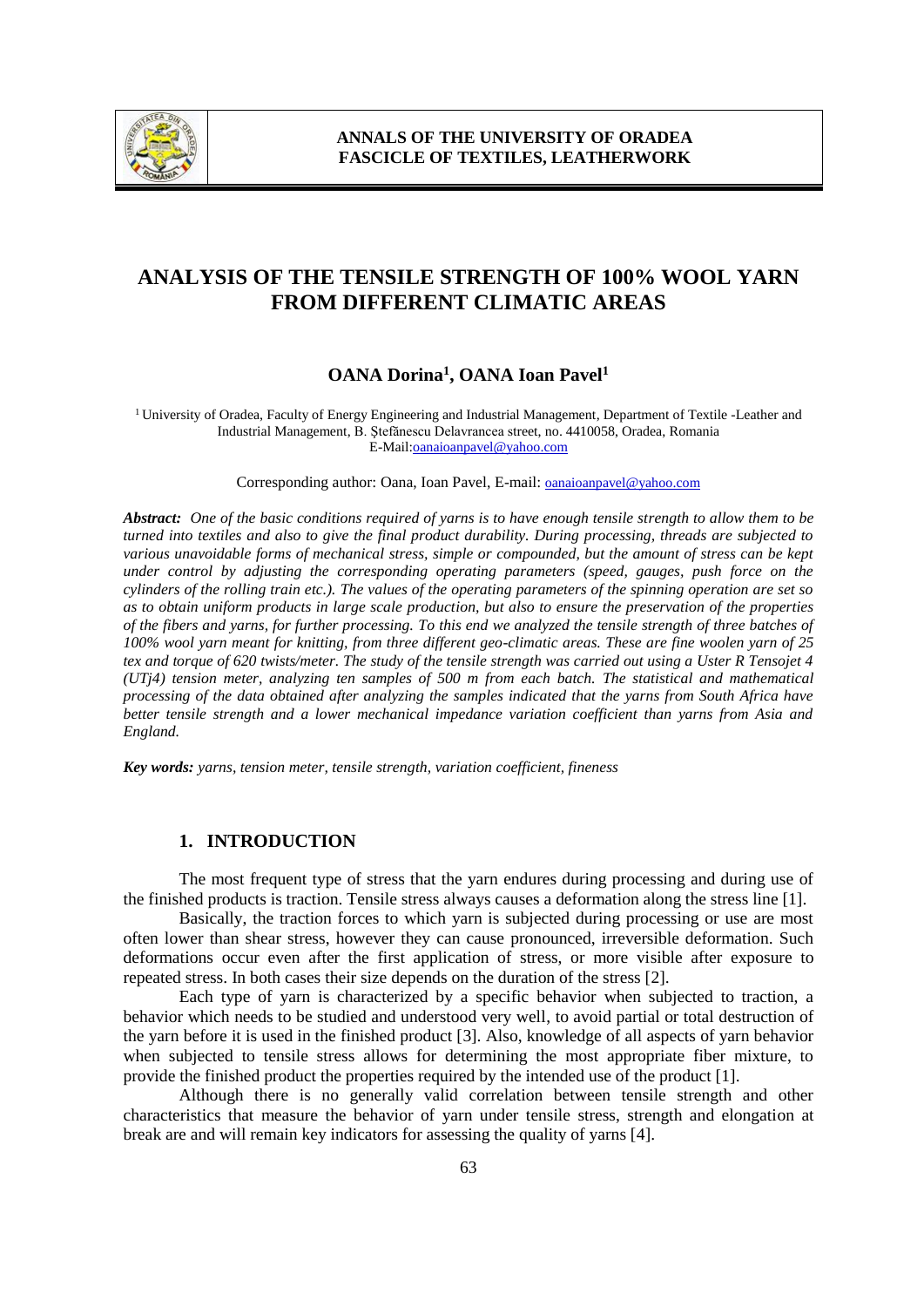

The tensile strength is measured by the size of the shearing force, or by specific indicators, and by specific resistance, toughness and breaking length, and mechanical work of shear [1]. For yarns of the same type and the same structure, the size of the shear force is dependent on the thickness of the yarns analyzed, so their use makes it possible to compare the tensile strength of yarns of different thickness. Any body under the action of sufficiently great tensile forces, will deform by increasing size in the direction of the force. This phenomenon is known as elongation.

#### **2. CONTENT**

The wool fibers, as all other types of hair, are multicellular fibers which, from morphological point of view, are made up of three main structural parts, or three cell layers, distinct from each other: the cuticular layer, the cortical layer which is the part that forms the core of the wool fiber (about 85% of the fiber's volume), and the medullary layer which is inside the fiber and only in thick wool.

Wool, as an organic material, belongs to the class of proteins, the keratin family being characterized by a high physico-mechanical, chemical and biochemical strength.

From an elasticity point of view, fleece ranks second after polyamide fibers. In wool's case, its elasticity gives the products made of it softness and wear resistance during use. Tensional properties of wool are determined by the morphological structure of the fiber, the quality of the wool and the test conditions.

The tensile strength of the wool yarn is its property to endure certain levels of external stress. Tensile strength is expressed in cN and depends on the diameter of the yarn from a physical point of view, and on the temperature in terms of the heat treatments to which it is subjected (bleaching, dyeing, etc.).

Tenacity is the ratio betweeen the breaking strength and the length density, or denier, expressed in tex ( $T_{text}$  or  $T_{den}$ ). Although the tenacity of wool yarns is generally low, the resistance to wear of wool clothing products is much higher than that of some products made of fibers with higher tensile strength, due to a good structural stability and a good resistance to repeated stress.

Elongation at shear point varies depending on the fineness of the constituent fibers. The shear force and tensile strength do not fully reflect the behavior of yarns (or fibers) to tensile stresses. For a more complete characterization, stress-elongation diagrams are used. During stress, variation in force depending on deformation can be represented graphically, as a curve, using for this purpose dynamometers equipped with recording devices (the Tensojet 4 Uster dynamometer). Charts thus obtained are called stress-elongation diagrams.

The shearing mechanical work is the mechanical work required to deform the yarn (or fiber) to the point of shearing and is equivalent to the area delimited by the curve, the abscissa and the parallel to the ordinate starting from the shearing point, and is measured in cN cm.

The shearing mechanical work L(WorK) is obtained from the relationship[5]:

$$
L = f \cdot F_r \cdot \Box I_r \quad (cN \cdot cm) \tag{1}
$$

Where:  $f - is$  the shearing factor;

 $F_r$  – is the shearing force (cN);

 $\Box l_{r}$  – is the elongation at shearing (cm).

The shearing mechanical work factor is a dimensionless value that indicates the capacity for deformation of a thread.

Tensile strength is one of the basic features of the yarn, because it influences the behavior of yarns in processing (weaving preparation, weaving or knitting), determining the technological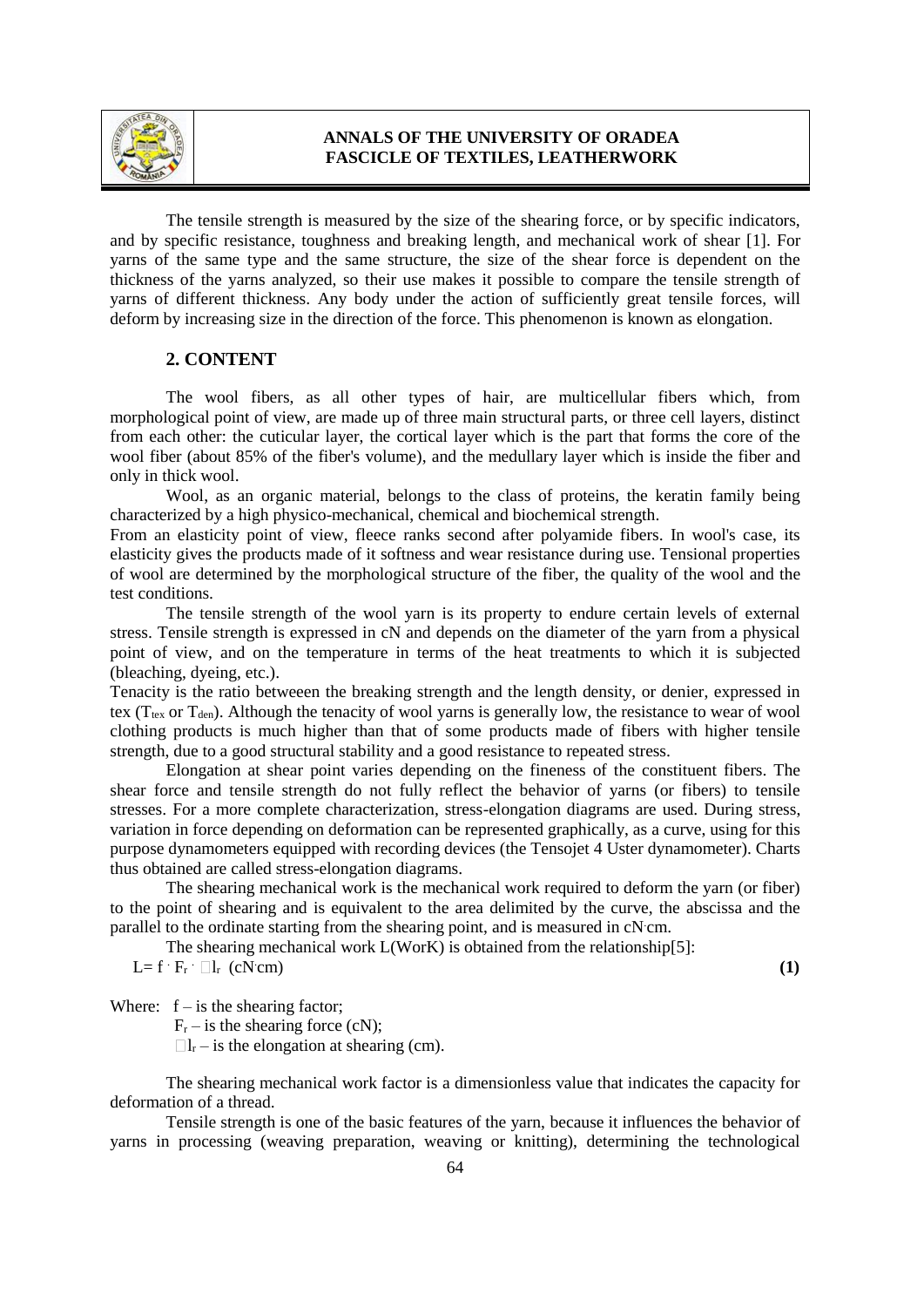

parameters of the equipments and their productivity. Also, yarn tensile strength is a qualitative characteristic, because the yarn's quality and the quality of the product made from it depend on its value. [6]



*Fig. 1: The stress-elongation diagrams for Batch I originating from Asia*

For these reasons, the parameters analyzed were those which assess tear resistance, using the Tensojet 4 Uster R (UTj4) machine, obtaining the shearing force, the shearing mechanical work,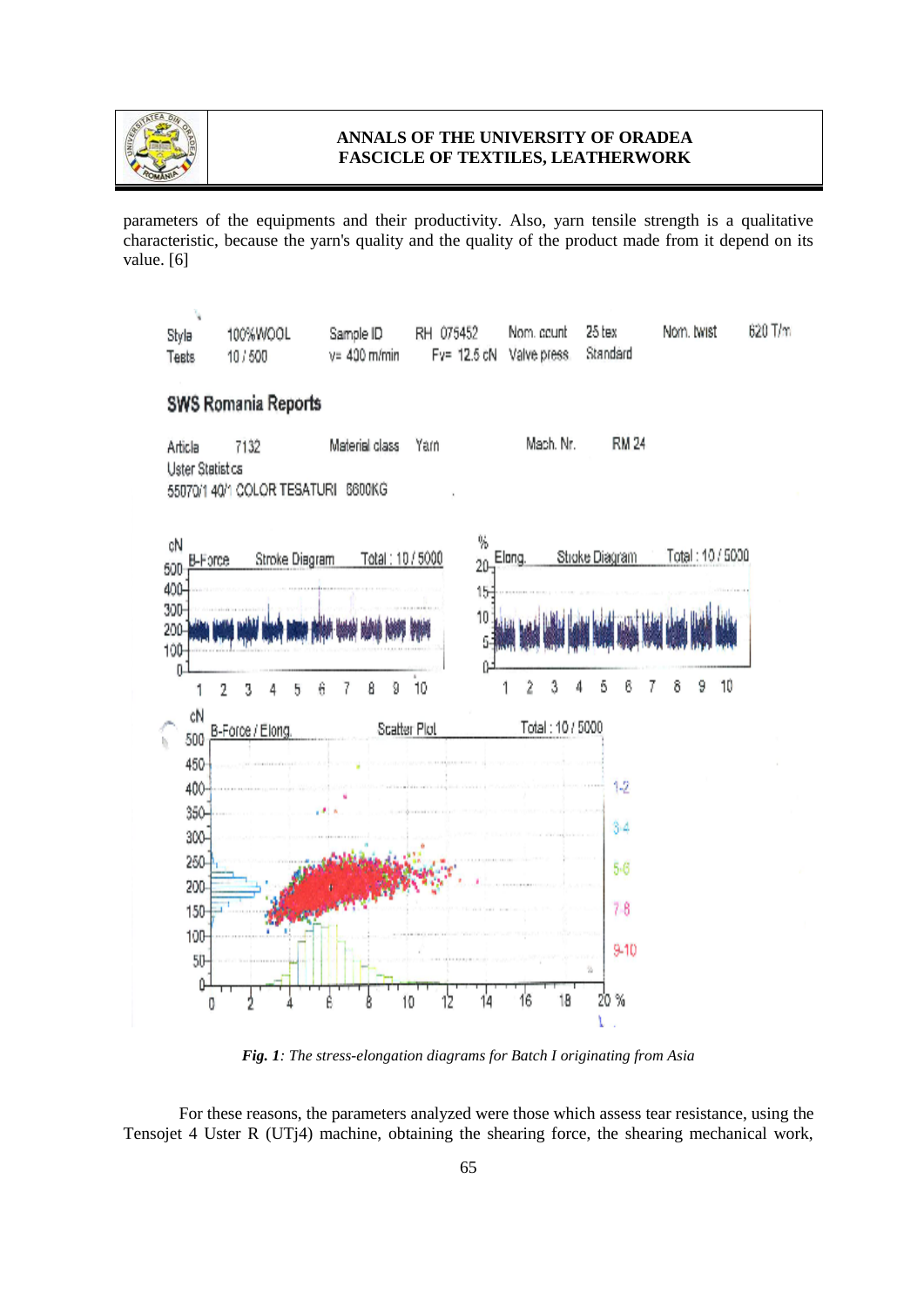

shearing elongation and tenacity. The study was performed on three batches of 100% wool yarn from three different geo-climatic areas.

Batch I (55070) – originating from Asia

Batch II (55330) – originating from South Africa

Batch III (55621) – originating from England

These yarns, meant for knitting, have a fineness of 25 tex and torque of 620 twists/ meter. Testing was carried out on 10 samples of 500 m from each yarn batch.

Analysis and the machine F<sup>2</sup>

| Style | 100 %WOLLE | Sample ID       | RH 079474 | Nam. count 25 tex                 | Nom, twist | 620 T/m |
|-------|------------|-----------------|-----------|-----------------------------------|------------|---------|
| Tests | 10/500     | $v = 400$ m/min |           | Fy= 12.5 cN Valve press. Standard |            |         |

### **SWS Romania Reports**





*Fig. 2: The stress-elongation diagrams for Batch II originating from South Africa*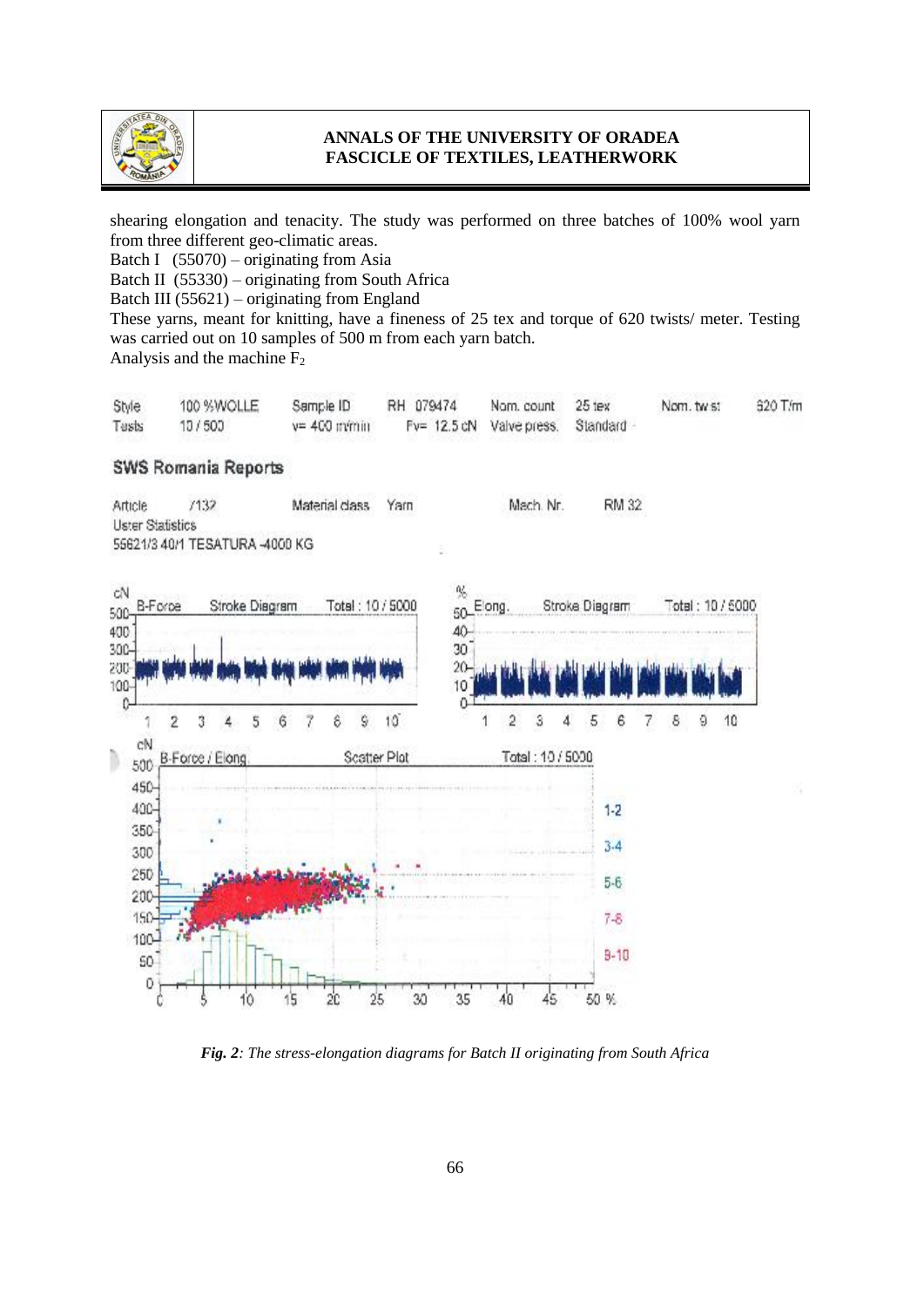



*Fig. 3: The stress-elongation diagrams for BatchIII originating from England*



*Fig. 4: The Tensojet 4 Uster dynamometer*